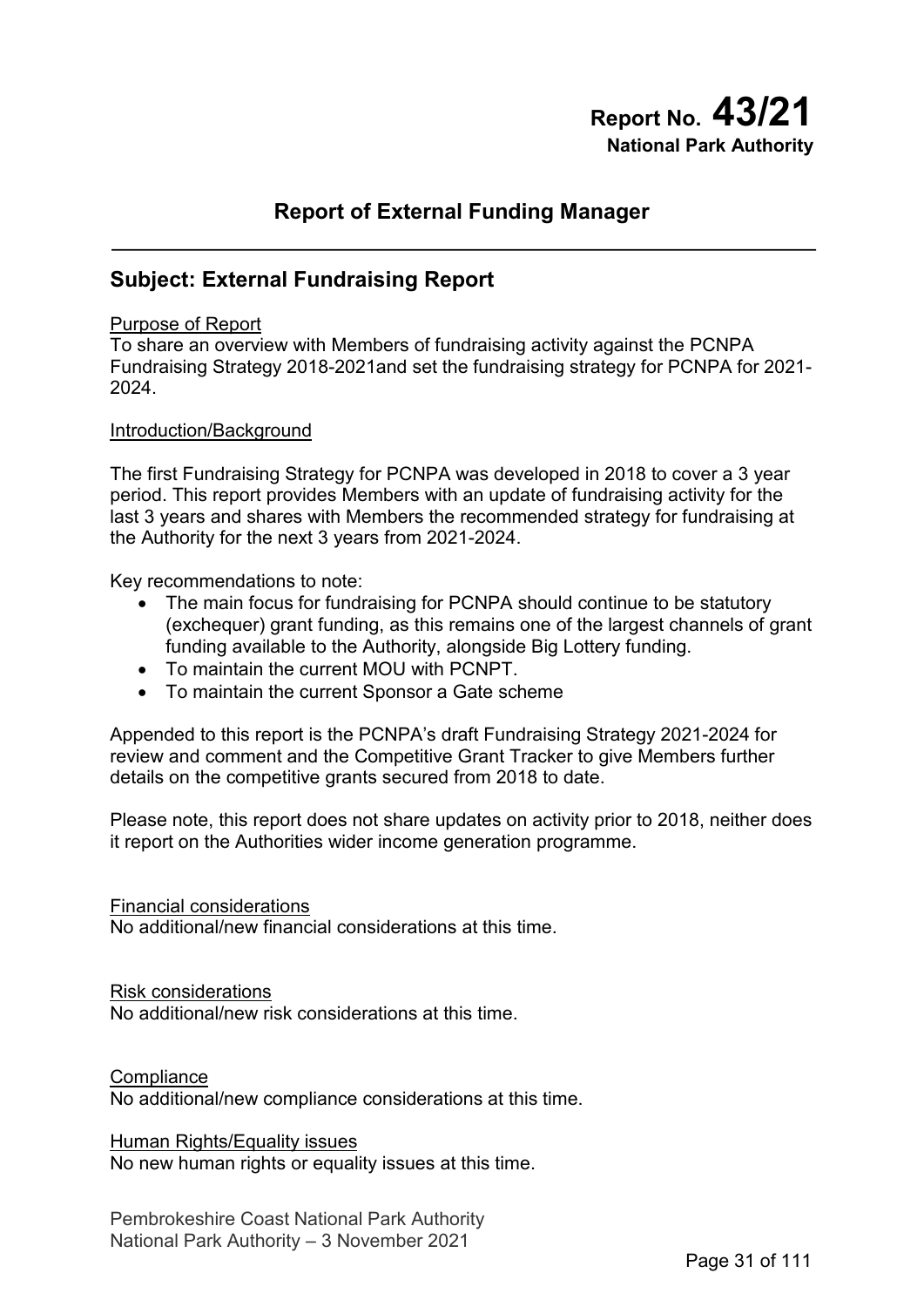Biodiversity implications/Sustainability appraisal N/A

Welsh Language considerations No additional/new Welsh language considerations at this time.

Wider implications N/A

#### Conclusion

This report shares a review of fundraising activity over the last 3 years for information and context for Members, it goes on to make recommendations for the Fundraising Strategy for the next 3 years, for Members to consider and if in agreement, approve.

#### **RECOMMENDATION: To comment and approve the PCNPA Fundraising Strategy for 2021-2024.**

#### Background Documents

Anything published previously in relation to this report (e.g. previous reports to Authority/Committee, consultation reports, related publications, etc.)

- [NPA REPORT 05/18](https://www.pembrokeshirecoast.wales/wp-content/uploads/archive/npa_2018_7_february_05_18_fundraising.pdf)
- [NPA REPORT19/18](https://www.pembrokeshirecoast.wales/wp-content/uploads/archive/npa_2018_16_may_19_18_pcnp_trust.pdf)
- [NPA REPORT 36/20](https://www.pembrokeshirecoast.wales/wp-content/uploads/2020/07/36_20-PCNPT-First-Year.pdf)
- [NPA REPORT 35/21](https://www.pembrokeshirecoast.wales/wp-content/uploads/2021/07/35_21-PCNPT-Report-28-07-21.pdf)

*(For further information, please contact Nichola Couceiro on 01646 624808 or nicholac@pembrokeshirecoast.org.uk)* 

*Author: Nichola Couceiro*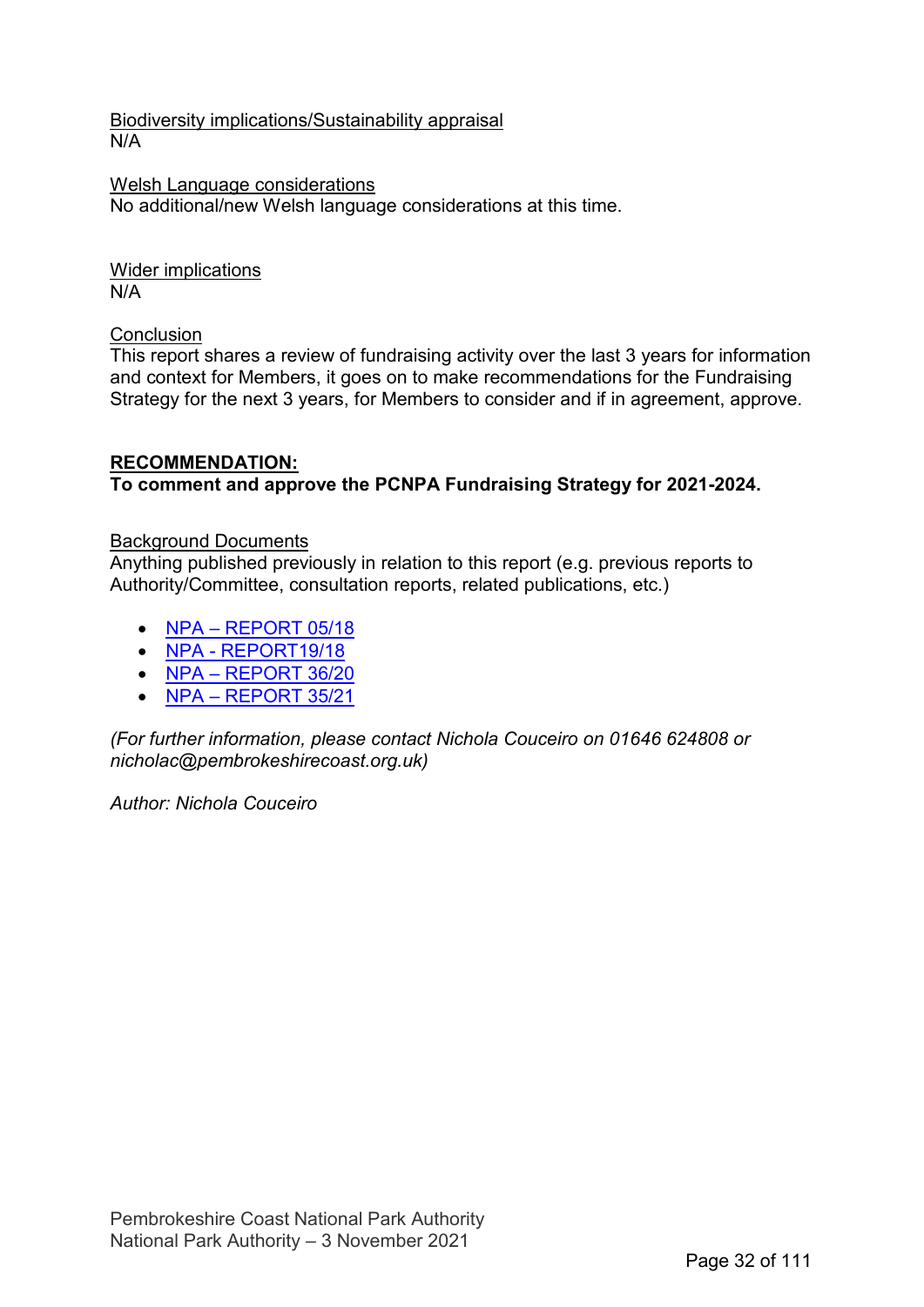### **Fundraising Strategy 2021-2024 Pembrokeshire Coast National Park Authority**

Prepared by Nichola Couceiro September 2021



#### **Executive Summary**

This strategy reviews the last 3 years of fundraising since the Fundraising Strategy was discussed by Members during the fundraising workshop and outlines the approach the Pembrokeshire Coast National Park Authority (PCNPA) will take to fundraising over the next 3 years (2021-2024). Since December 2017, the following income has been generated through fundraising. This document highlights the work of the External Fundraising Team and Officers from across the Authority from December 2017 to August 2021 and makes recommendations for future fundraising at the Authority.

| <b>Source</b>                            | Income generated to date |
|------------------------------------------|--------------------------|
| <b>Competitive Grant Applications*</b>   | £1,375,656               |
| <b>Pembrokeshire Coast National Park</b> | £180,243                 |
| Trust (PCNPT)                            |                          |
| Sponsor a Gate                           | £31,100                  |
| Sustainable Landscapes,                  | £1,880,000               |
| <b>Sustainable Places Grant Scheme</b>   |                          |
| Total                                    | £3,466,999               |

### Addition points to note:

- As a public body the Authority is limited in who it can make applications for funding to. The majority of funding received through competitive grants is from statutory sources. A full list of successful grants under this source is included as Annex A.
- These figures are accurate as of end of August 2021.
- These figures do not include additional funding grants received directly from Welsh Government, where some external funding resource may have been used to complete proposal forms.
- The Authority was successful in securing grant funding prior to this strategy, further details of which can be provided by the Finance Team.
- The Fundraising Strategy is one stream of income generation at the Authority. There are other key income streams like our Centres, the National Park Partnership these are not reported in this document.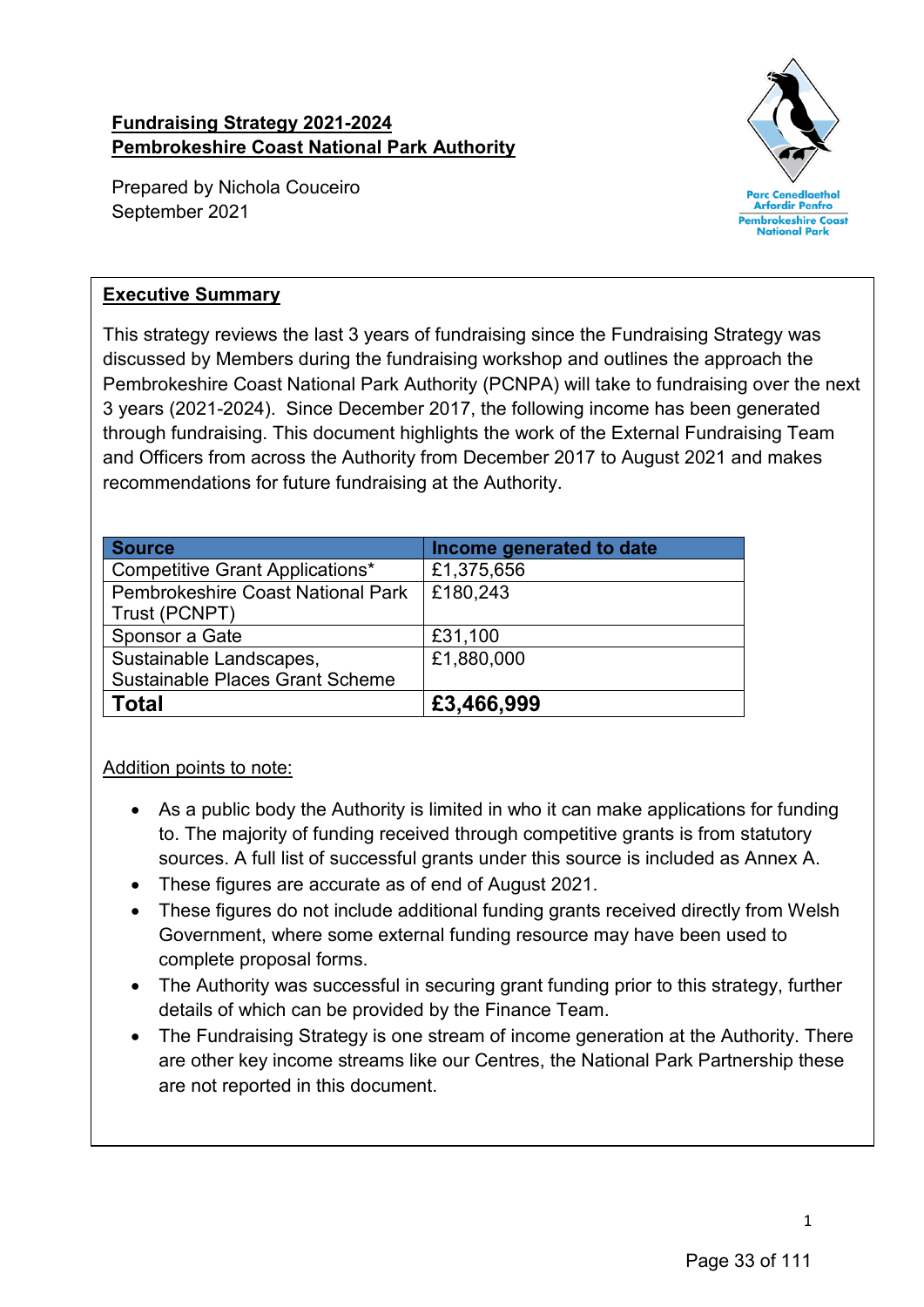In January 2018 the Authority discussed the Fundraising Strategy and the objectives remain principally unchanged; with one addition of helping to support the delivery of the new PCNPA vision and priorities.

Outlined below are the overarching objectives of the Fundraising Strategy:

- Raise restricted and unrestricted funds to support the work of PCNPA
- Increase the number of individuals and organisations that support and engage with the work of PCNPA and the National Park
- Ensure that new income streams are sustainable year on year
- Carry out income generation in line with PCNPA's purposes
	- $\circ$  To conserve and enhance the natural beauty, wildlife and cultural heritage of the National Park
	- o To promote public understanding and enjoyment of the special qualities of the National Park

And its duty to foster the economic and social well-being of communities living within the Park.

# **Key Recommendations from the Fundraising Strategy 2018-2021:**

- 1. Set up a Pembrokeshire Coast National Park Charity
- 2. Invest in a CRM Supporter Database
- 3. Invest in a new website for the Charity
- 4. Complete an audit of all current and pipeline projects carried out by PCNPA. Prioritise projects based on alignment with the Corporate and Management Plan and complete a gap analysis exercise.
- 5. Test multiple ways of raising and giving simultaneously, to establish which areas are most successful for PCNPA.

### **Summary of activity delivered in 2018-2021**

# *1. Pembrokeshire Coast National Park Trust (PCNPT)*

As recommended in the 2018-2021 Fundraising Strategy the Pembrokeshire Coast National Park Trust was created. The Trust launched in spring 2019 and has a board of 6 independent Trustees. A [Memorandum of Understanding](https://www.pembrokeshirecoast.wales/wp-content/uploads/archive/npa_2018_16_may_19_18_pcnp_trust.pdf) (MOU) between PCNPA and PCNPT was developed. The MOU outlines the commitment that each organisation makes as part of an initial 5 year agreement.

The External Funding Manager and Grants and Funding Officer are seconded for a total of 30 hours per week to run the charity. Since launching, PCNPT has generated the following income to support project and people in the National Park.

|                     | 2019.2020 | 2020.2021 |
|---------------------|-----------|-----------|
| Income<br>Generated | £58,246   | £61,546   |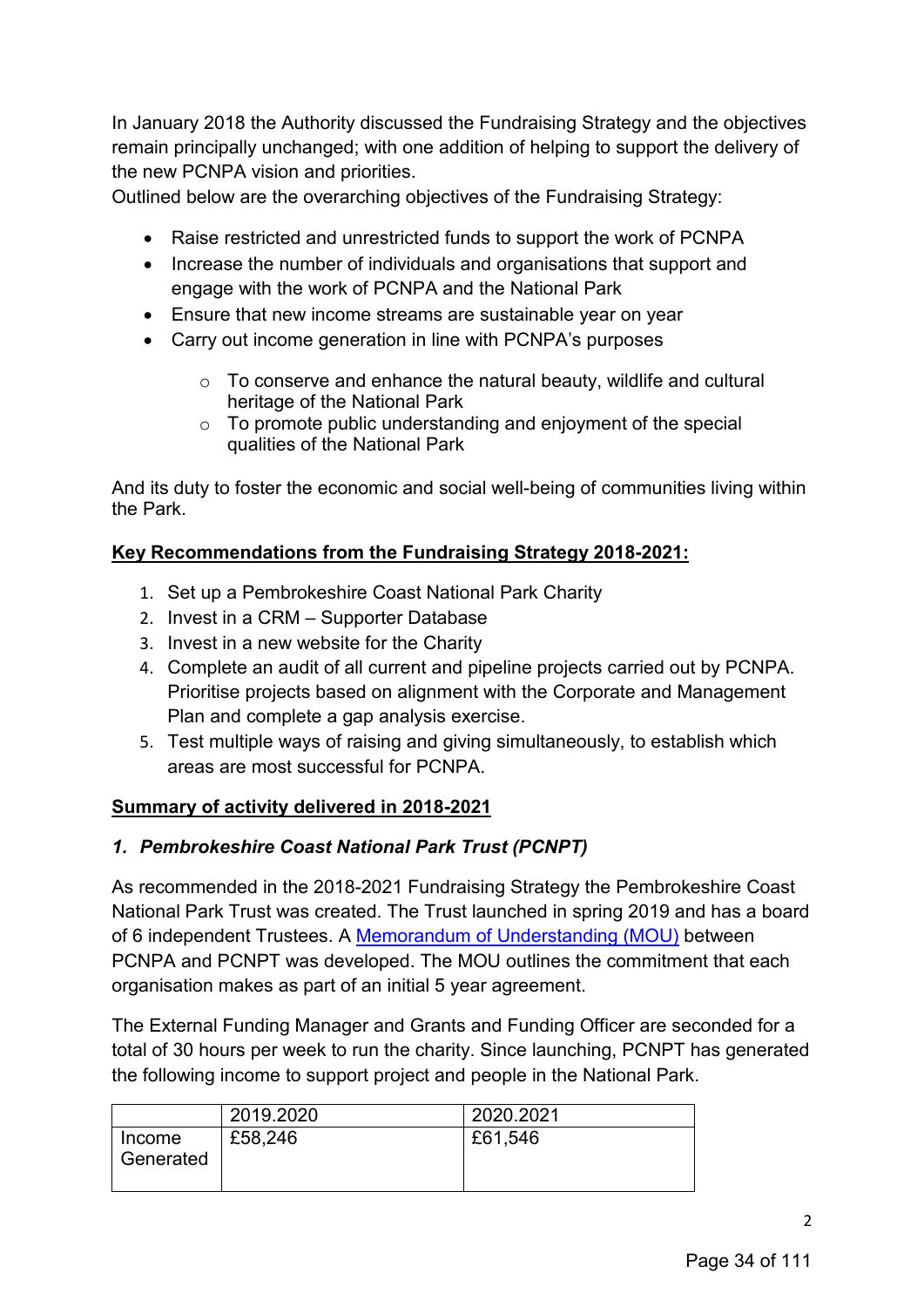| Projects<br>Supported | <b>Invasive Non-Native</b><br><b>Species</b><br>Roots (Education<br>programme)<br><b>Outdoor Schools</b><br><b>Access Improvements</b> | People, Paths and<br>Pollinators<br>Roots (Education<br>$\bullet$<br>programme)<br><b>Make More Meadows</b><br>$\bullet$<br>First 1,000 Days<br>Archaeology<br><b>Volunteer Uniforms</b><br>Wildlife Camera at<br>Castlemartin |
|-----------------------|----------------------------------------------------------------------------------------------------------------------------------------|--------------------------------------------------------------------------------------------------------------------------------------------------------------------------------------------------------------------------------|
|                       | Projected income for 2021.22 is £100,000 and over £60,000 has                                                                          |                                                                                                                                                                                                                                |
|                       | already been secured to the end of August 21.                                                                                          |                                                                                                                                                                                                                                |
|                       |                                                                                                                                        |                                                                                                                                                                                                                                |

In launching the charity certain areas of fundraising are now delivered by PCNPT and not PCNPA, full details of this can be found below.

#### *2. Invest in a Customer Relationship Management (CRM) – Supporter Database*

Following PCNPA's process of procurement the ThankQ CRM database was procured by the Authority in 2018 and is licensed on an annual basis.

The database is used by both PCNPA and PCNPT to securely store supporter and volunteer data. The database allows Officers to log;

- Communications and communication preferences in line with GDPR
- Contact details
- Donation information
- Language preference
- Funding applications and outcomes
- Volunteer involvement
- Sponsor a gate information
- Sustainable Development Fund

The database currently holds more than 1600 supporter contacts and this number is growing daily.

#### *3. Invest in a new website*

Since the development of the Fundraising Strategy in 2018 both PCNPA and PCNPT have launched new websites:

PCNPA – [www.pembrokeshirecoast.wales](http://www.pembrokeshirecoast.wales/) 

PCNPT – [www.pembrokeshirecoasttrust.wales](http://www.pembrokeshirecoasttrust.wales/)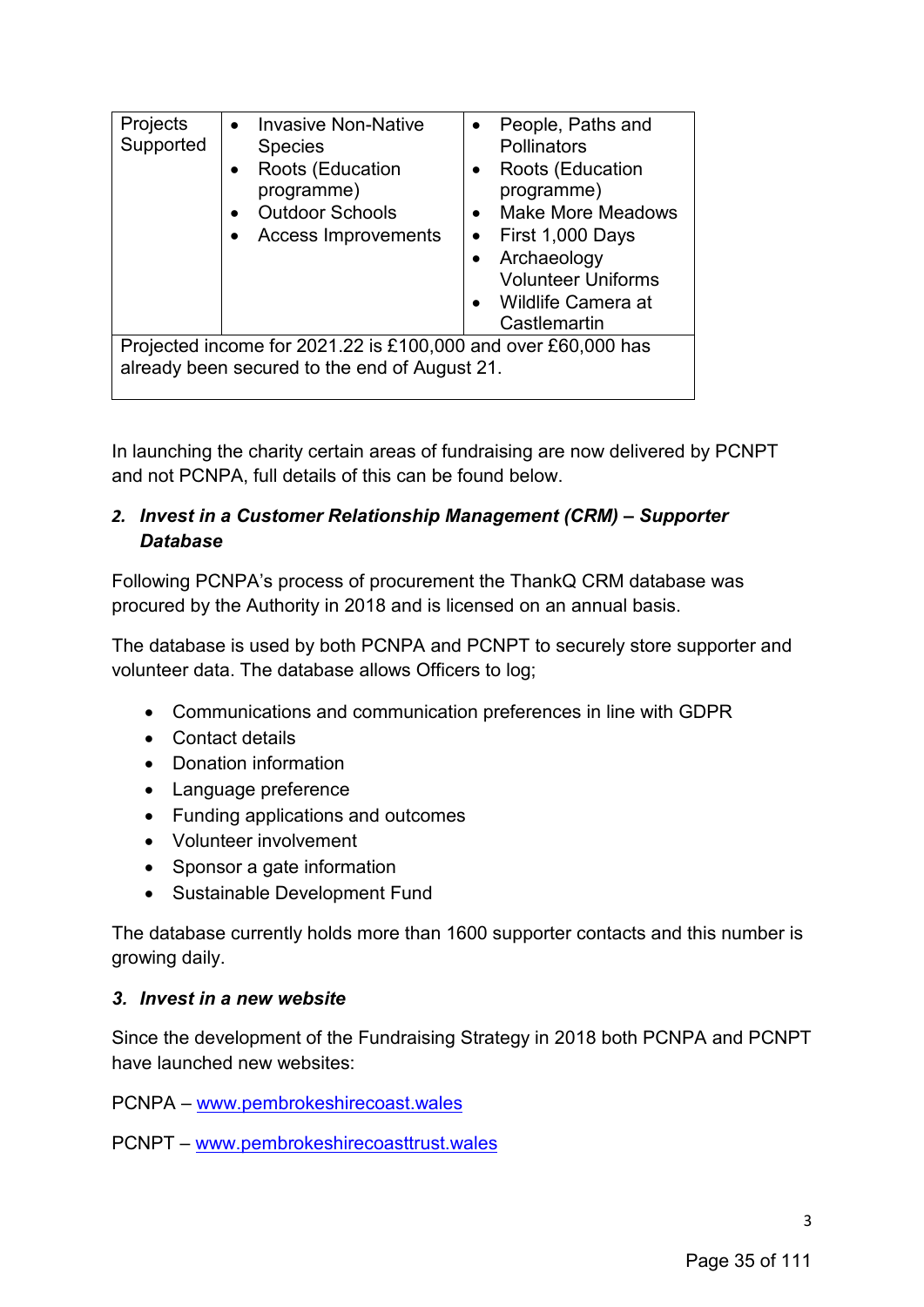One of the main requirements for a new website from a fundraising perspective was the ability to take donations online, as well as improve the supporter journey and mobile/tablet optimisation.

The Trust's website uses Enthuse to facilitate this function and manage the complete payment process. Enthuse also claims Gift Aid on behalf of the charity, reducing the administrative burden of this process on Officers and increasing each 'gift-aid able' donation by 25%.

In addition to the donation function, the new Trust website is mobile and tablet optimised, has the ability to capture data through sign up forms, as well as host video content.

### *4. Complete an audit of all current and pipeline projects carried out by PCNPA. Prioritise projects based on alignment with the Corporate and Management Plan and complete a gap analysis exercise.*

The prioritisation of projects process was launched in summer 2018 to assist the Authority with prioritising new projects for external funding or additional income opportunities. Officers from across the Authority can submit new project proposals to be reviewed and scored. If prioritised as a Band A project, external funding will be pursued in order to fund the delivery of the new project. In addition to this the Asset Management Group play an important role in reviewing the feasibility of prospective capital projects and delivering all capital projects approved.

Since launching in summer 2018 there have been 8 project submission windows. In total there have been 46 projects submitted by Officers and of those 26 were prioritised for funding.

| <b>Project Name</b>                      | <b>Funding Period</b>                  |
|------------------------------------------|----------------------------------------|
| First 1,000 Days                         | 1 year pilot - 2021.22                 |
| Paths, Plants and Pollinators            | 3 year project - 2019.22               |
| Pembrokeshire Outdoor Schools            | 2 year project - 2019.21 academic year |
| Accessible tourism info and resources    | 1 year - feasibility study             |
| <b>Stitch in Time</b>                    | 3 year period - 2019.22                |
| Walkability/Walking for Well-being       | 4 year period - 2019.23                |
| <b>Beach Roadshow</b>                    | 1 season $-2021$                       |
| Pathways 2/Roots to Recovery             | 3 year period - 2021.24                |
| Sequestration                            | Currently 2020.21, 2021.22             |
| <b>Carew Millpond Futures</b>            | 1 year surveying 2021.22               |
| Conserving the park                      | Part funded annually                   |
| <b>Traditional Boundaries - Tree and</b> | Part funded annually                   |
| Woodlands in the Landscape               |                                        |
| <b>Damsels in Distress</b>               | 1 year 2020.21                         |
| <b>Discovery Points</b>                  | 1 year 2021.22                         |

To date the following projects have been part or fully funded: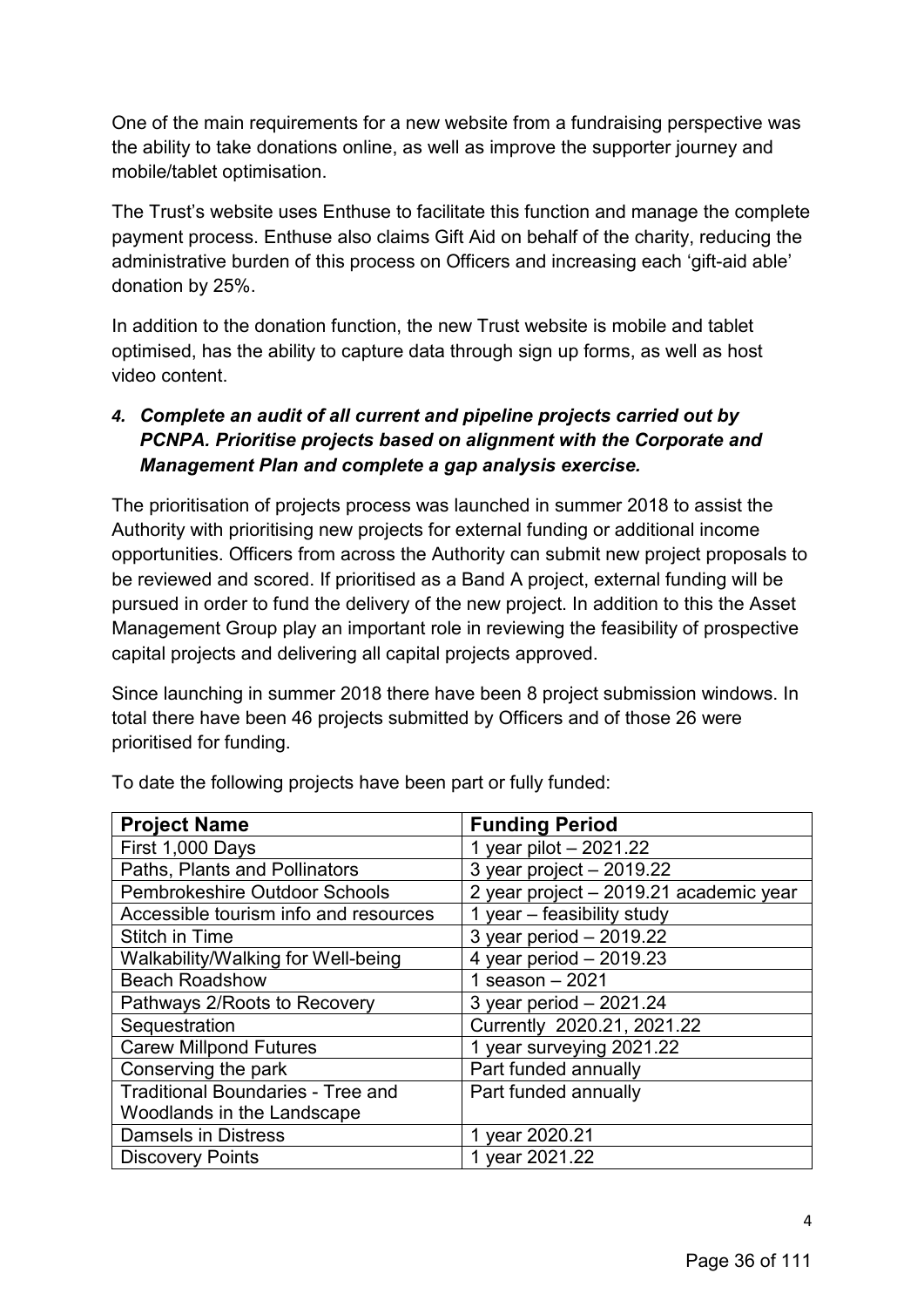| Surveying the Welsh Environment for<br><b>Pollution Threats</b> | 1 year surveying 2021.22           |
|-----------------------------------------------------------------|------------------------------------|
| On the trail of Adders                                          | 1 year 2021.22                     |
| <b>Electric Cars</b>                                            | Purchase of cars – 2021.22 through |
|                                                                 | SLSP and WG Energy Services Grant  |

More recently, in July 20201, there was a request to Officers and Members for largescale project ideas, with a delivery cost of more than £500,000. There were nearly 50 project ideas submitted. These are currently being sorted into themes and the next stage of development to be agreed by Senior Management Team and will provide ideas for future fundraising priorities.

#### **PCNPA Fundraising 2021-2024**

Based on insight gathered in the last 3 years of fundraising at the National Park, outlined below are the fundraising priorities for PCNPA for the next 3 years and a breakdown of planned approach under each income stream.

#### **Priorities**

- 1. Prioritise statutory trust fundraising to generate income to fund PCNPA prioritised projects.
- 2. Continue to support PCNPT under the terms set out in the MOU.
- 3. Maintain the prioritisation of projects process; improving the process where required to ensure it still meets PCNPA's needs and enable large scale project ideas to be developed.
- 4. Continue with Sponsor a Gate scheme.
- 5. Continue to review the ROI of contactless giving with the option to roll-out the scheme to other key venues or points in the National Park.

# **Individuals**

- 1. PCNPT the majority of cash income generated from the public through individual giving should be delivered through the charity. There are a number of reasons for recommending this approach:
	- a. PCNPT is better positioned to market PCNP as a 'cause' and provide a degree of separation from the statutory function of PCNPA.
	- b. PCNPT as a charity is Gift Aid registered, which can generate an additional 25% of income on each donation given; subject to donor and donation eligibility.
	- c. PCNPT has an online payment platform for member of the public to donate directly to the cause on a one-off, monthly, quarterly or annual basis.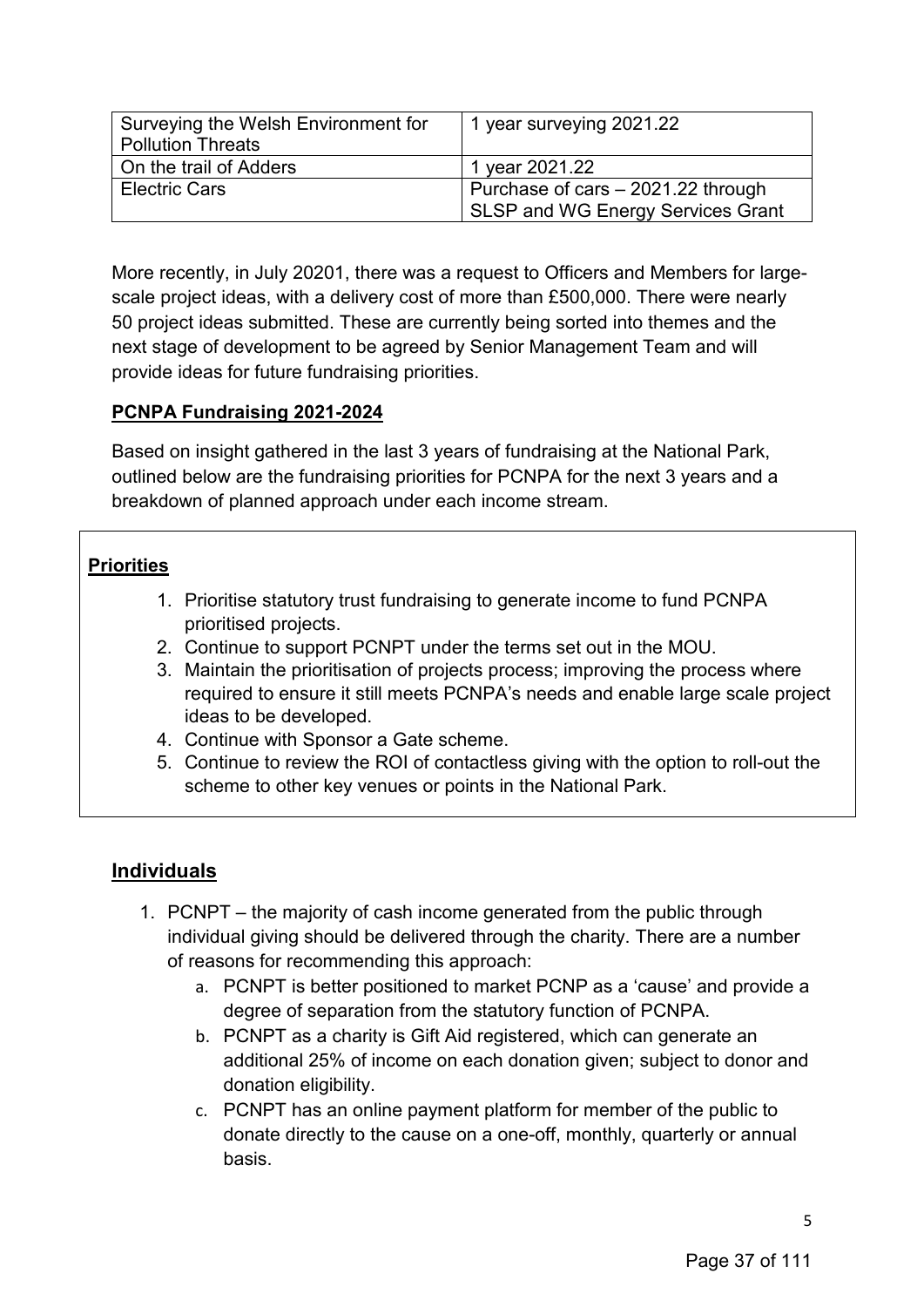- d. PCNPT is set up for Text Giving, so those that would rather make a donation through their mobile, can do so, on a one off or monthly basis.
- 2. Contactless donations/cash donations these are received by visitors to Oriel y Parc although in the last 18 months this income stream has been heavily impacted due to the pandemic and restrictions including centre closures and limits on visitor numbers. It is recommended that PCNPA track how much income is generated by this source over the next 12 months and based on ROI decide whether to continue with contactless giving alongside cash donations. Secondly, if sufficient funds are generated whether to expand cashless giving through licensing more than one machine to have them present at other sites in the National Park.
- 3. Growing the database continuing to grow the supporter database (ThankQ) for both PCNPA and PCNPT is critical to growing income from individuals. There are a number of ways PCNPA could be better utilise ThankQ for this purpose:
	- a. Centres could be storing supporter contacts on ThankQ.
	- b. Individuals who sign up to PCNPA newsletter could be stored on ThankQ.
	- c. PCNPT growing the number of supporters on ThankQ is a key priority for the charity and a focus of its marketing and advertising activity.

It is recommended that PCNPT remains the main source of cash income from individuals, but that contactless giving is monitored over the coming year to decide whether the scheme should be maintained and/or potentially expanded by leasing further machines to generate more income.

### *Key Dependencies*:

- PCNPT to continue to grow this income stream and use funds generated to support charitable purposes and projects in the National Park.
- Maintain investment and annual licence in ThankQ.
- Whether Centre Managers and Communications Department wish to utilise the ThankQ database to store contacts.
- Oriel y Parc continues to home the contactless payment machine.

### *Key Risks:*

• External funding resource and capacity to continue to grow income year on year without additional staff time and project officer time to develop new projects ideas and support in the delivery.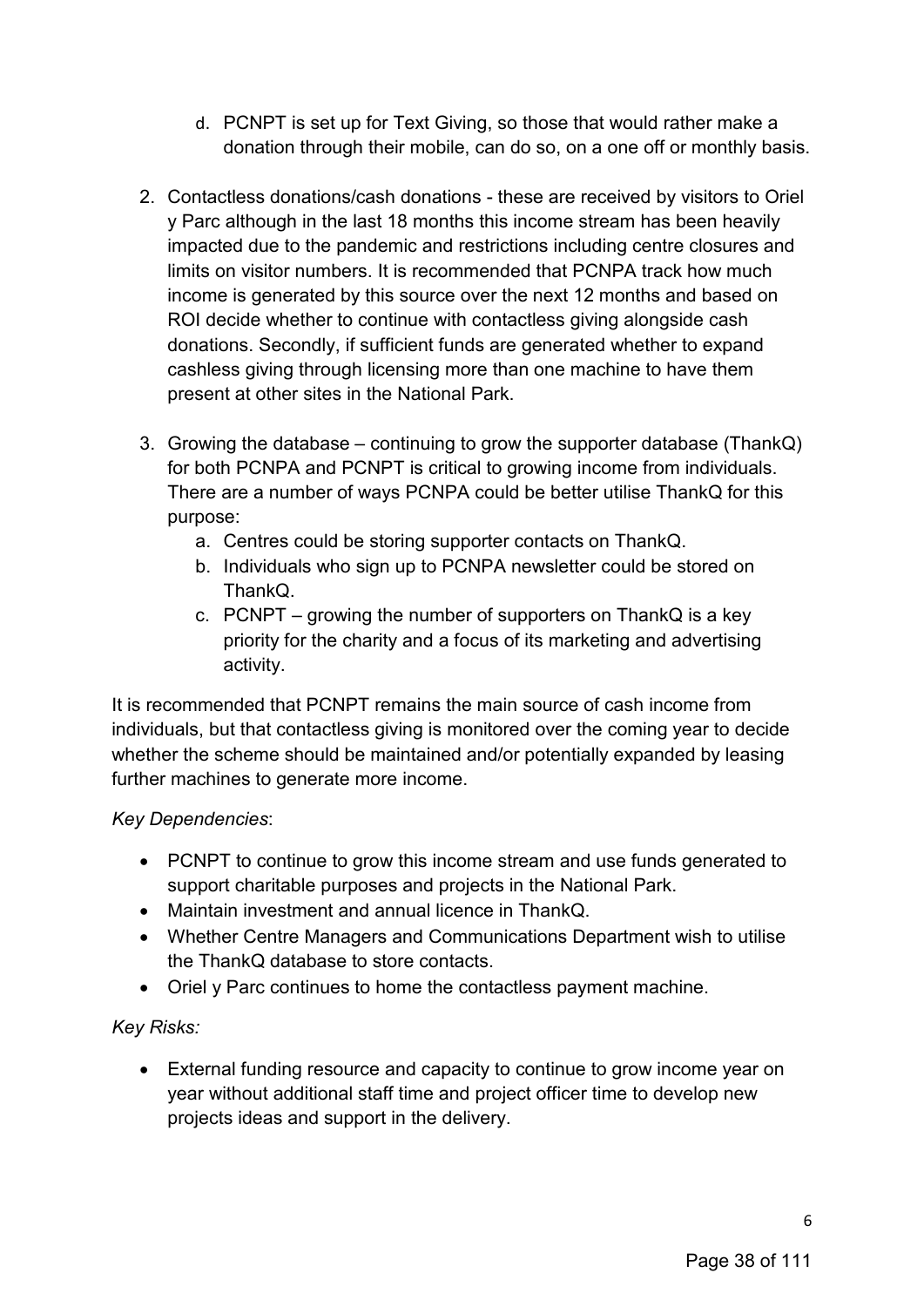- Individual fundraising is admin heavy and as the number of supporters giving regularly increases, so will the amount of time needed to process and acknowledge these supporters.
- PCNPA does not extend MOU with PCNPT.
- PCNPA does not renew annual licence for ThankQ.

## **Campaigns**

'

Following the launch of PCNPT all fundraising campaign have been launched and promoted by the charity and it is recommended that this approach is maintained.

Currently PCNPT has proactively promoted the following campaigns with the support of the PCNPA Communication Team, for the benefit of the National Park:

- Make More Meadows this is the fundraising campaign that launched the charity and focuses on maintaining and increasing wild flower meadows across the National Park. This funding supports the National Parks – Conserving the Park the scheme and to date has generated over £15,000 to year end 2020.21. PCNPT will continue promoting Make More Meadows on an annual basis with a fundraising target of £10,000 annually.
- Wild About Woodlands this campaign was launched as part of a partnership with Millie Marotta, starting as a £10,000 appeal to plant 1,000 trees in boundaries and hedge banks across the National Park.
- Pembrokeshire Coast Path this is an approved campaign for PCNPT but to date has not be proactively marketed or promoted, as currently there isn't a project in this area that requires external funding as the Coast Path is currently 100% funded by WG/NRW.

### *Key Dependencies*:

- Marketing and communication support from the PCNPA Communication Team for promoting the campaigns with press releases and website support,
- Service delivery staff to develop new project ideas and deliver the project once funding is secured.

### *Key Risks:*

- Do not extend MOU with PCNPT
- Insufficient external funding resource to promote and manage the campaigns
- Failure to delivery outcomes of the campaigns e.g. hectres of meadows created and number of trees planted.
- In converting campaigns to annual appeals, this could limit the number of funders looking to support the work some funders have strict rules on new projects only. Also from a public appeal perspective this isn't something 'new' or 'urgent' that people can support.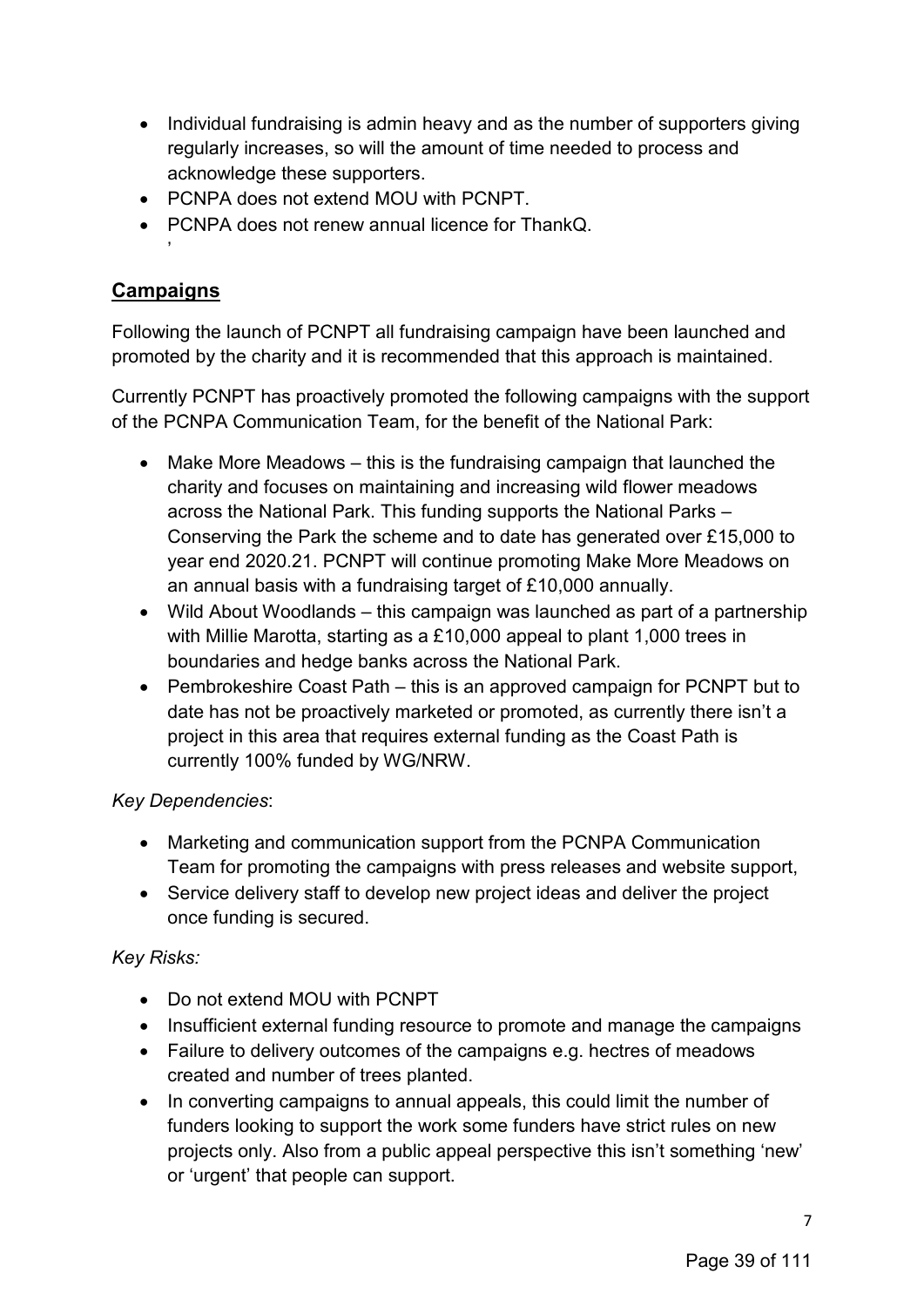# **3. Trusts & Foundations**

Since April 2018 more than £3,466,999 has been generated from grant applications to fund more than 20 different projects across the Pembrokeshire Coast National Park. Full details of the successful grant applications and the amount of funding awarded can be found in the [Grant Funding Tracker.](#page-15-0) Please note this includes grants made by PCNPT to PCNPA to deliver projects in the National Park, as well as grants like Sustainable Landscapes, Sustainable Places, where National Parks are ring-fenced an allocation of funding, but we are still required to make a formal grant application.

It is recommended that PCNPA continues to prioritise this income stream and focus on large scale funding opportunities from statutory grant schemes and other funding bodies that permit application from Local Authorities.

PCNPT will continue to focus its grant fundraising on other trusts and foundations bodies set up to support third sector organisations.

#### Project Portfolio

The project portfolio has been instrumental in helping to prioritise projects to seek external funding for. It has also delivered a consistent number of new projects that further the aims and purposes of PCNPA.

The project portfolio is also utilised by PCNPT. Newly prioritised projects are shared with PCNPT's Board of Trustees to seek approval for funding by the charity. Moving forward it is recommended that we keep the prioritisation of projects process, to ensure the on-going development of new projects, but continue to seek Officer feedback about how the process can be improved and also ensure it supports the development of new large scale project ideas.

### *Key Dependencies*:

- Project Officers continuing to develop strong projects in need of funding and senior leadership capacity to score and prioritise these projects.
- Board of Trustees to adopt new projects to the charity's portfolio, in order for income generated from the charity to support them.

### *Key Risks:*

- Capacity of external funding officer to apply for large grant(s).
- Lack of new statutory funding opportunities due to Brexit/pandemic.
- Increase in competitiveness of grants, leading to lower success rate.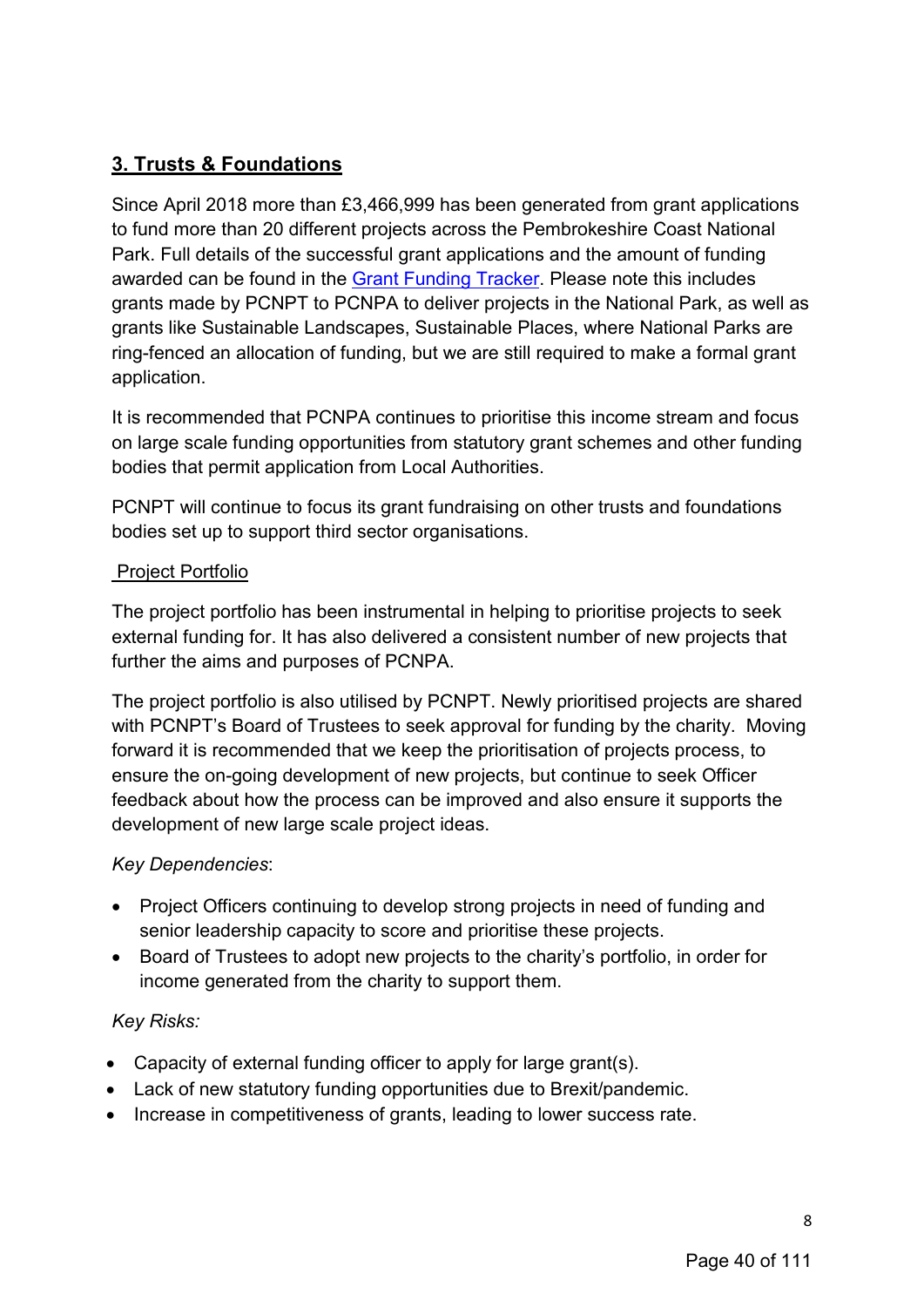• Not extending the MOU with PCNPT, which would limit the number of funding opportunities available to the National Park, as only funders willing to support Local Authorities.

# **4. Corporate**

PCNPA is partnered with the National Park Partnership (NPP), which has been set up to secure national corporate partnerships to benefit the whole National Park family. In recent years UK National Park Authorities have set up a charity, the UK National Park Foundation, to support the work of NPP and provide a route for charitable donations from corporate organisations at an UK level. The Chief Executive of the Authority is a Trustee of the Foundation. As a result it remains the case that PCNPA should not target large scale corporates, but instead support the work of the NPP to bring on board these national organisations in order to generate funds for the Pembrokeshire Coast National Park.

NPP doesn't focus on local and regional corporates, instead income from these audiences has been generated and delivered by PCNPT in the last 2 years. It is recommended that this continues to be the case over the next 3 years. PCNPT has recently launched Pembrokeshire Coast Partners, an annual corporate membership scheme and seeks to increase income from this stream over the coming years.

PCNPA will continue working directly with businesses outside of the Authorities fundraising department; through Coast to Coast and a new business ambassador scheme currently in development.

*Key Dependencies*:

- Project Officers to provide the additional information required to gain corporate support for their projects.
- PCNPT and NPP.

*Key Risks:*

- Do not extend support for NPP.
- Do not extend MOU with PCNPT

# **5. In Memory & Legacy Giving**

#### **In Memory**

The Sponsor a Gate scheme has been successful since launching in December 2017. As hoped it has provided an alternative offer to members of the public who would like to place a memorial bench on the Pembrokeshire Coast Path but this option is not available.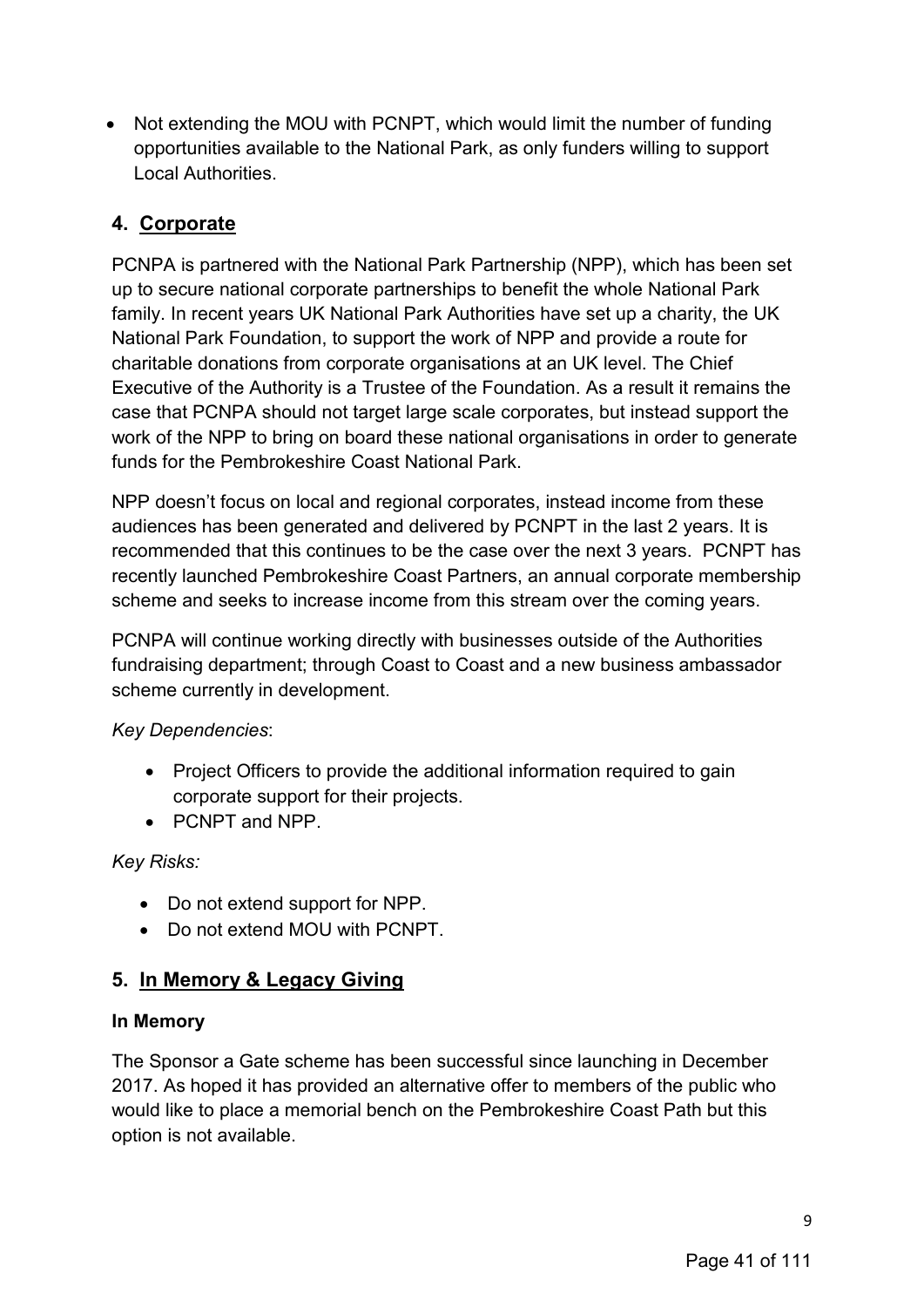Please see below a breakdown of gates/benches sponsored and income generated since launching:

| <b>Financial year</b>   | No of Gates sponsored | Income generated |
|-------------------------|-----------------------|------------------|
| 2017.18                 | 3                     | £1,700           |
| 2018.19                 | 10                    | £6,600           |
| 2019.20                 | 17                    | £10,200          |
| 2020.21                 | 9                     | £4,800           |
| 2021.22 (YTD April-Aug) | 13                    | £7,800           |
| Total                   | 54                    | £31,100          |

To sponsor a gate costs £600 for a 10 year period, the average life-cycle of a gate. Each donor is offered the same small plaque, which would be affixed to their sponsored gate with the following wording on offer:

- Sponsored by...(Insert Name)
- Dedicated to...(Insert Name)
- Donated by...(Insert Name)

All information regarding the 'sponsor a gate' scheme is recorded on the ThankQ database and GIS maps. This ensures PCNPA has a record on when each gate was sponsored and by whom, so when their gate is up for renewal the Authority can contact the individual and ask if they would like to renew their sponsorship.

Due to the success of the scheme it is recommended that we continue to run the scheme and the principles remains unchanged. There are some opportunities to digitalise the scheme in the following ways:

- Explore an online sponsor a gate form
- Add website payment page feature
- Look at options to create an interactive Sponsor a Gate map; with available gates highlighted for the public to see online.

Before implementing any of these digital improvements we will need to ensure that we don't take payment without confirming that their requested gate is available, as this could result in a resource heavy process of refunding people as their chosen gate is unavailable.

If, over the next 3 years we run out of available gates the Authority could look at sponsoring other furniture on the coast path, like signposts. This is an approach some of the other National Park Authorities have taken. We have also had many requests for sponsored tree planting/memorial trees. This could be a campaign run alongside PCNPT Wild about Woodlands appeal.

Key stakeholders: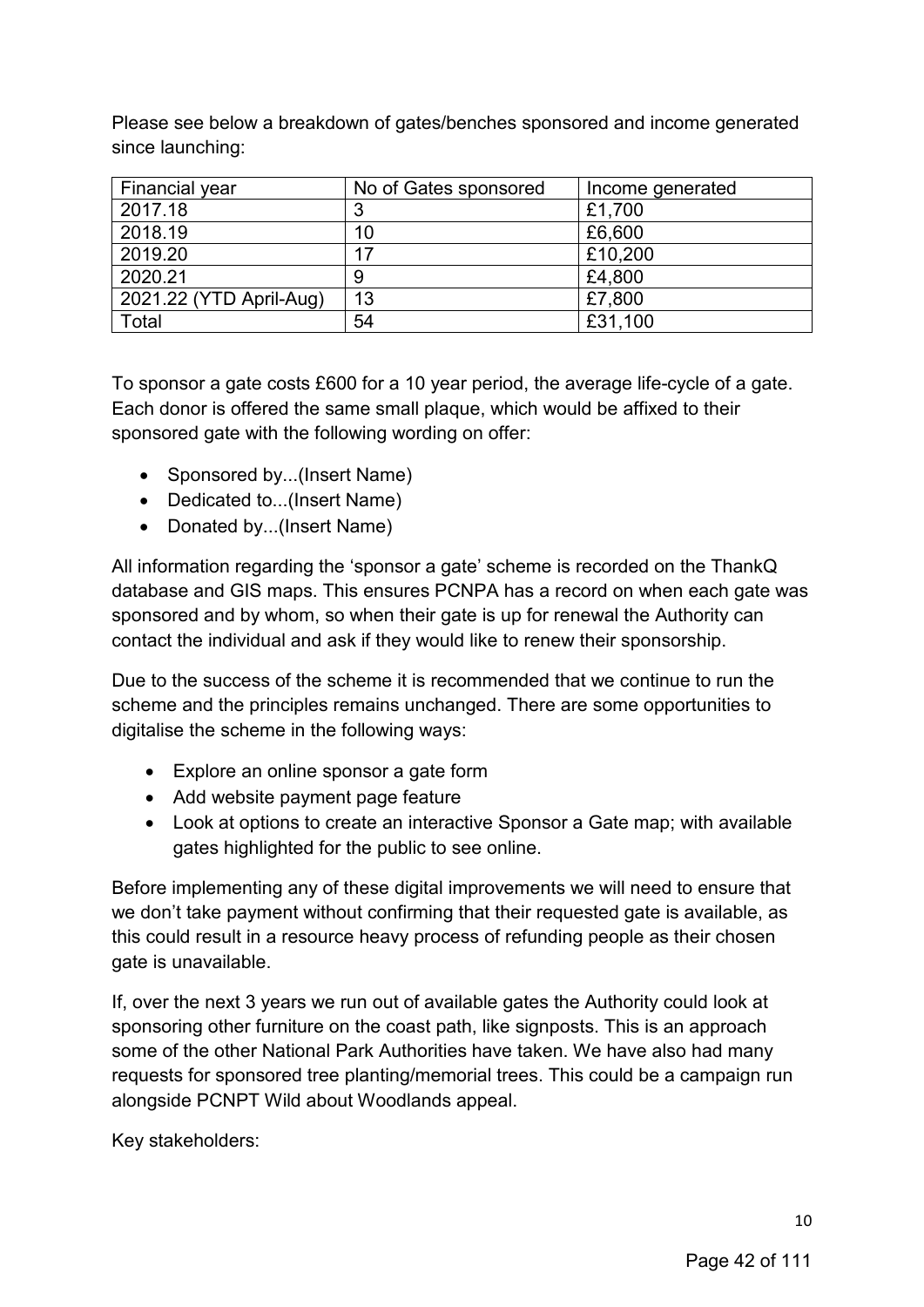- ROWIP and Warden team for identifying available gates and affixing the personalised plaques.
- Cilrhedyn Woodland Centre if new gates or benches need to be made.

Key Risks:

- Vandalism to the plaques whilst this has happened on a couple of occasions, it has been manageable to have them replaced or moved to a new location.
- Run out of sponsored gates for the public to support.

# **Legacy**

It is recommended that this income stream is promoted by PCNPT. As a charity they are better placed to position the National Park as a 'cause'. Also as a third sector organisation they have a number of external agencies and partnerships that they can work with to help promote leaving a gift in your will. However this will not, and should not restrict PCNPA from receiving any legacy donations; be it cash or land should members of the public wish to donate directly to the Authority.

In the last year PCNPT has worked with Farewill an online will writing service and is committed to testing this channel over the next 12 months, as well as other legacy promotion around remember a charity week and legacy month.

Please note that legacy giving is not an immediate ROI, promotion and marketing in Year 1, will not see results for at least 5-10 years according to sector research. This is why it has been important for PCNPT to prioritise promoting gifts in wills as soon as the charity launched.

Key Dependencies:

- PCNPT to deliver this program of activity and promote to the public leaving a gift in your will, as one of the ways that you can support and safeguard the National Park for future generations.
- On-going financial investment in Farewill and other partnerships that will increase reach and understanding that gifts in wills are one of the ways the public can help safeguard the National Park.

Key Risks:

- The length of time that it can take to see the return on your investment. Delays to promoting this as a way of giving, will only delay income being generated from this source.
- Do not extend MOU with PCNPT and the gains for the National Park are never realised, if the charity doesn't exist when legacy pledges are realised.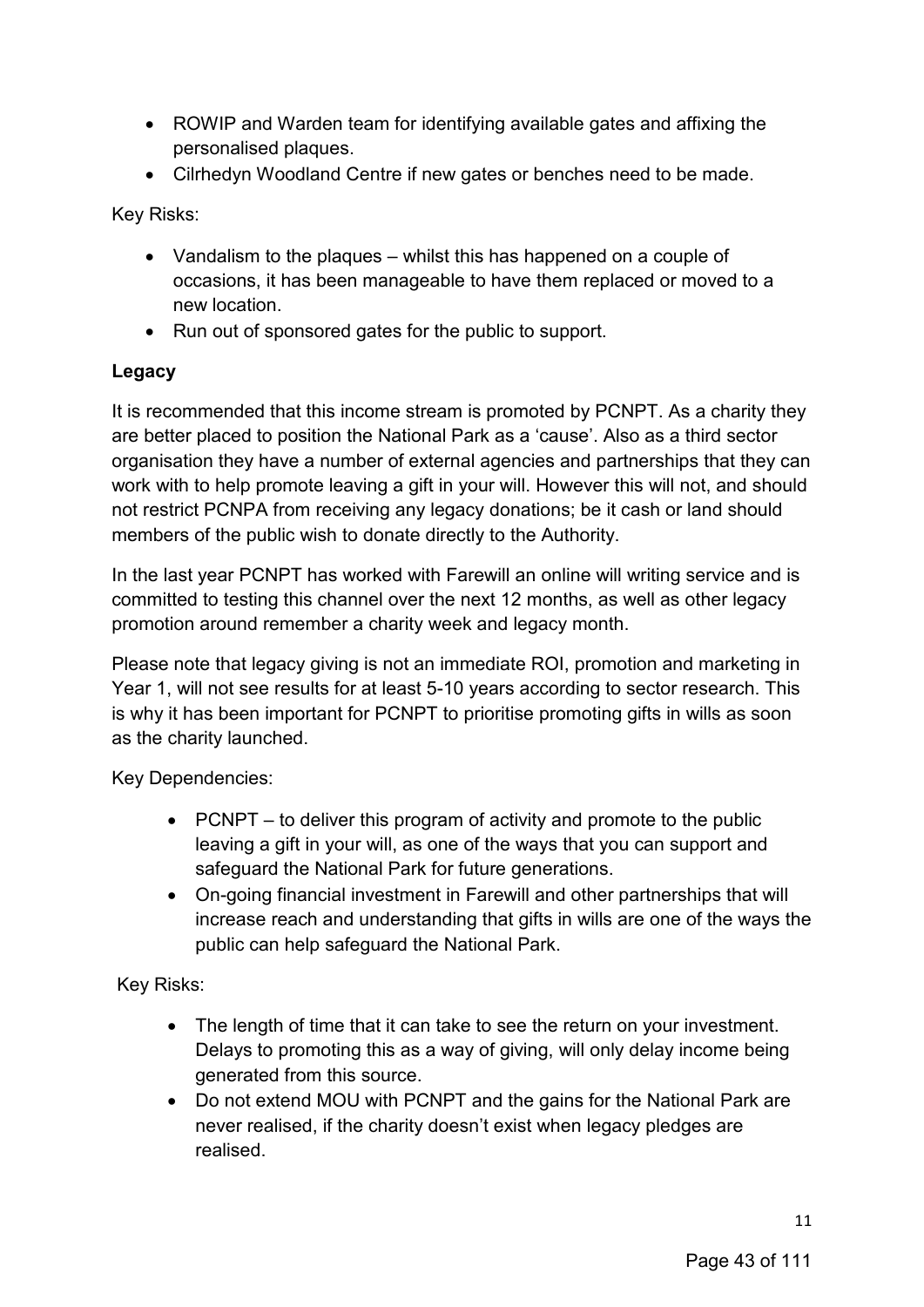# **6. High Net Worth Individuals**

As with legacies it is recommended that working with High Net Worth individuals continues to sit with PCNPT and remains a priority area for the charity. They have had some success in this area to date, but there is still a huge amount of development work and potential for income generation from this area of fundraising. The Authority as a Local Government is not well positioned to source large donations from individuals.

Key Dependencies:

- PCNPT
- Wider PCNPA staff and Members to share individuals who they feel may have an interest in supporting the National Park by giving a large gift.

Key Risks:

- Failure to build a strong enough case for support for an individual to part with a large sum of personal wealth.
- Not sufficient number of leads to develop into donors.
- Barriers to developing and delivering projects that high net-worth individuals might want to support.
- Do not extend MOU with PCNPT.

# **7. Events & Community**

PCNPA has a large portfolio of events, with many of these being profitable. It is recommended that these events remain with the teams and departments that they currently sit in.

It is recommended that fundraising events continue to be run by PCNPT as both a means of raising the profile of the Trust's work and to generate sponsorship for event participation as well as gift aid. In addition, PCNPT have also started hosting information events to grow engagement and brand awareness. The charity has a much wider range of opportunities to generate income from this source including the public putting on fundraising events on our behalf, collections, generating income from sponsored events like runs, cycles and triathlons.

Key Dependencies:

• PCNPT – to deliver events and grow engagement through this income stream

Key Risks:

• Putting on events can be resource heavy, need to ensure any events held deliver a solid ROI.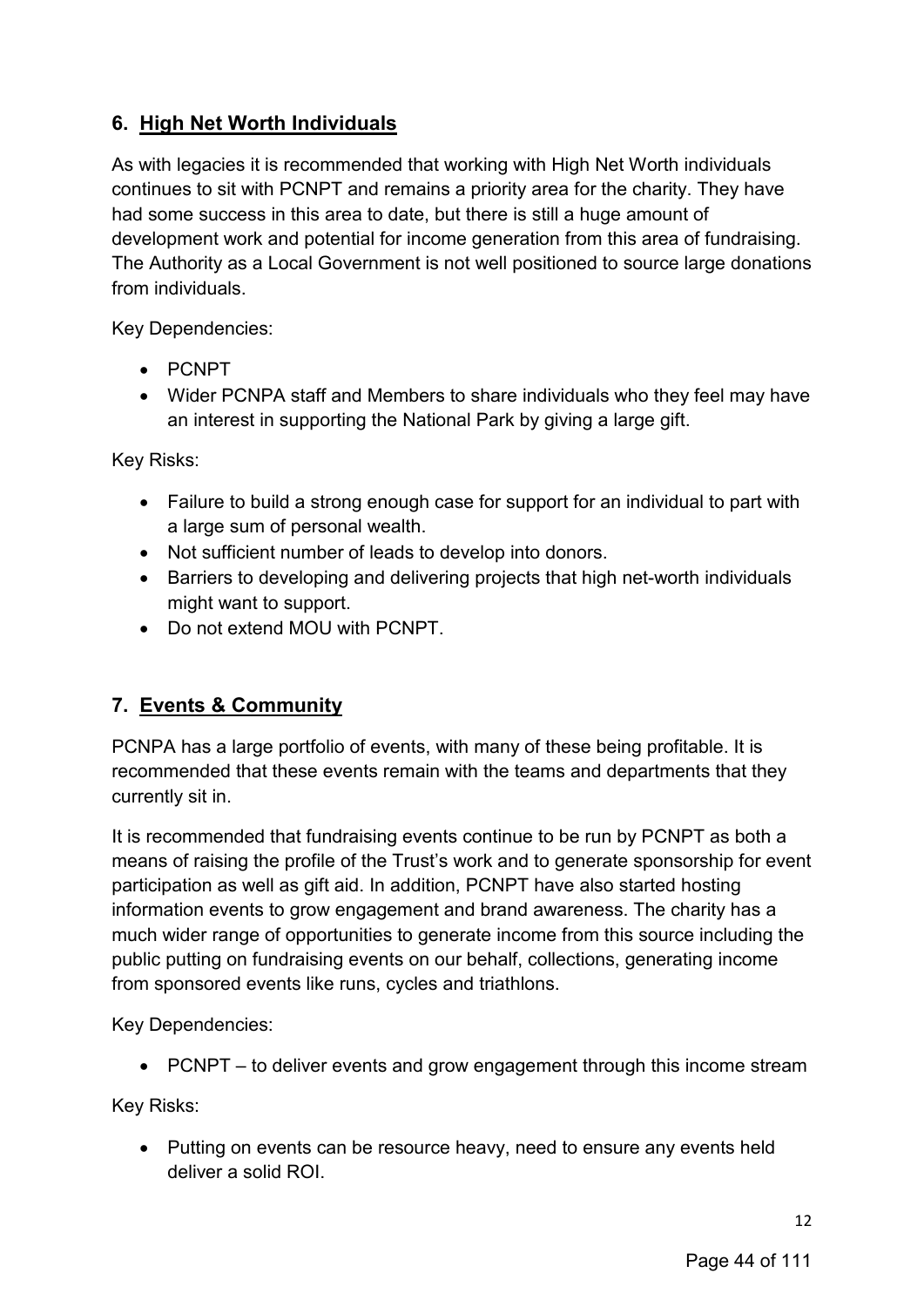- Do not extend MOU with PCNPT.
- Further lockdowns or restrictions on people gathering in large numbers due to the pandemic.

#### **Key Recommendations Summarised:**

- To continue to prioritise statutory funding and applications to funding bodies that support Local Authorities.
- To continue to support PCNPT under the agreed terms in the MOU, to support further income generation for projects and people across the National Park.
- To maintain the current prioritisation of projects process but ensure it falls in line with the organisational wide approach to project development, making any amends to the process as needed.
- To maintain the Sponsor the Gate scheme.
- Continue with the ThankQ database and look at opportunities for other teams in the organisation to use it.
- To review staff capacity on an annual basis to ensure lack of capacity doesn't become a barrier to generating more income to support prioritised projects in the National Park.